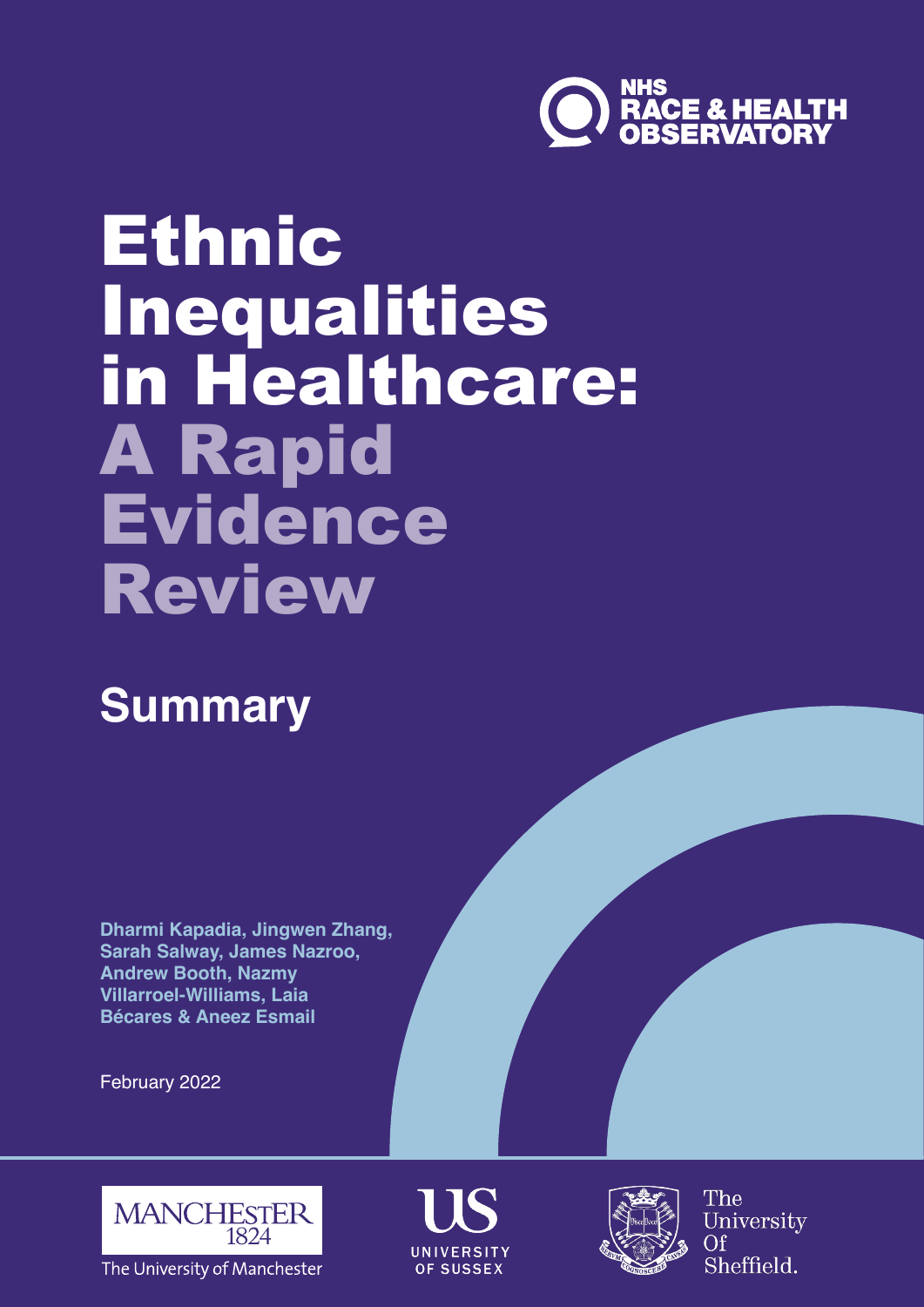# Foreword

**The NHS Race and Health Observatory is, first and foremost, a health research body. We exist to ensure that the best possible evidence is available to support the NHS to tackle ethnic health inequity. But when we speak about what we do, we're sometimes met with a challenge: that we already know what the problem is, that more reports and research won't help, and that what we need now is action.** 

In many ways I agree with this challenge. There has long been evidence of the stark health inequalities faced by ethnic minority communities in this country. But we must also accept that existing evidence hasn't led to significant change. This is why the Observatory exists. Not just to produce more evidence, but to synthesise what already exists, translate it into actionable policy recommendations, and challenge leaders to act. By drawing together the evidence, and plugging the gaps where we find them, we intend to make clear the overwhelming case for radical action on race inequity in our health service. Put another way, we exist to remove excuses.

This report represents a foundational step in our development. Early on, we spoke to our stakeholders to determine our priorities. There are many areas that require attention. but some rose above the others – mental health, maternal and neonatal health, digital inclusion, genomics and precision medicine. the health and care workforce. But perhaps more importantly than these individual priorities was the need for the Observatory to engage with the forces that create and reinforce these inequalities in the first place, including structural, institutional and interpersonal racism.

This report is the first of its kind to analyse the overwhelming evidence of ethnic health inequality through the lens of racism. A process that, until recently, our leaders have shied away from. I believe, however, that we are living through a time of change, where racism and racial inequality are on the agenda like never before for leaders in our health service. This report should be a tool for them; highlighting the best quality evidence across our priority areas, and making concrete recommendations for change.

There is no excuse for inaction.

#### **Dr Habib Naqvi**

*Director, NHS Race and Health Observatory*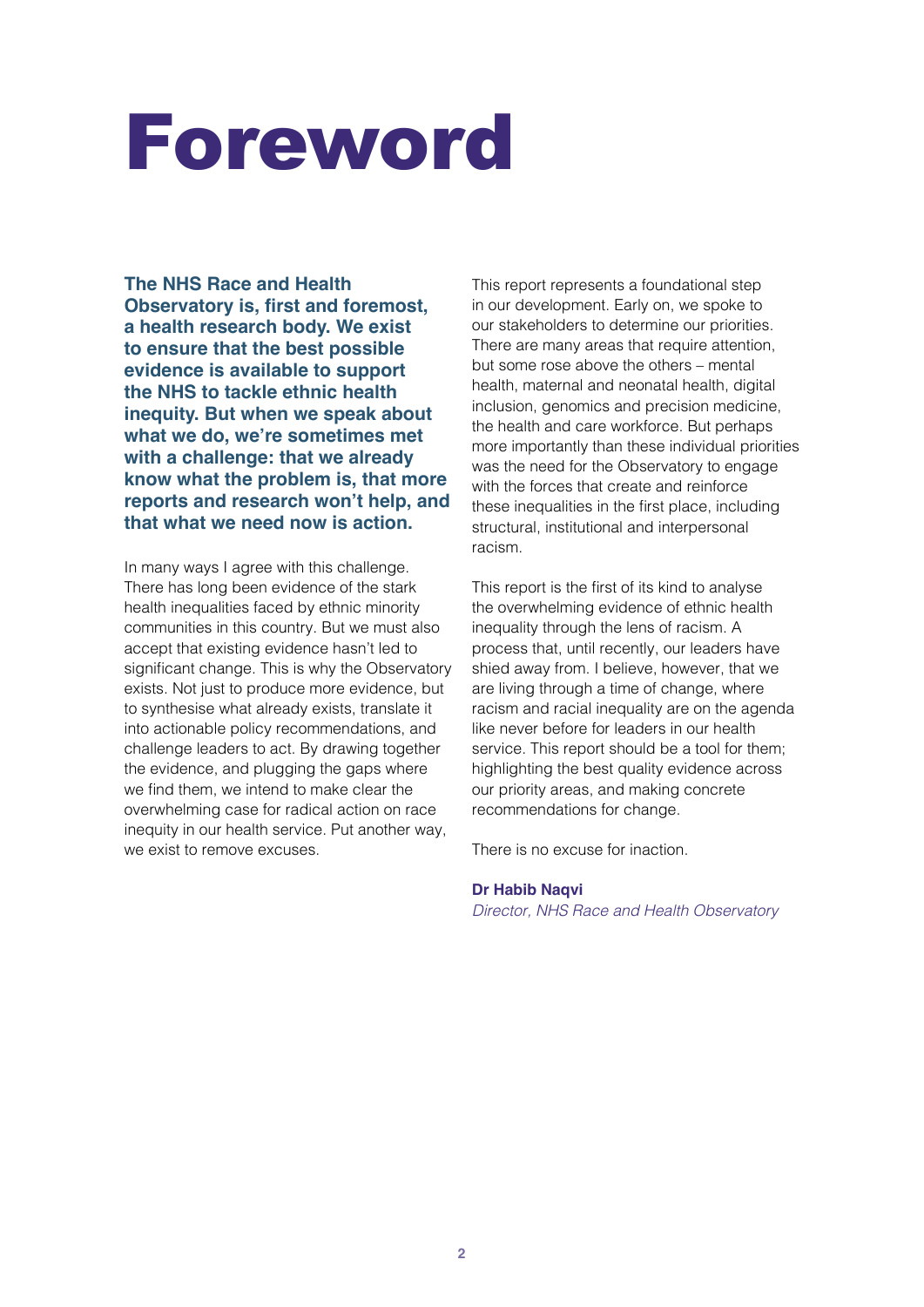# Executive Summary

**This summary presents the findings and recommendations of a rapid review of ethnic inequalities in healthcare and within the NHS workforce, conducted by academics at The University of Manchester, The University of Sheffield and The University of Sussex.** 

Ethnic inequalities in access to, experiences of, and outcomes of healthcare are longstanding problems in the NHS, and are rooted in experiences of structural, institutional and interpersonal racism. For too many years, the health of ethnic minority people has been negatively impacted by: lack of appropriate treatment for health problems by the NHS; poor quality or discriminatory treatment from healthcare staff; a lack of high quality ethnic monitoring data recorded in NHS systems; lack of appropriate interpreting services for people who do not speak English confidently and delays in, or avoidance of, seeking help for health problems due to fear of racist treatment from NHS healthcare professionals.

The rapid review focussed on priorities set by the NHS Race and Health Observatory (RHO), relating to ethnic inequalities in:

- access to, experiences of, and outcomes of, mental healthcare;
- access to, experiences of, and outcomes of, maternal and neonatal healthcare;
- digital access to healthcare;
- genetic testing and genomic medicine;
- the NHS workforce.

We searched UK academic and grey literature from 1st January 2011 to 25th October 2021. In total, we screened 13,161 references (titles and abstracts), identifying 178 studies included in our review. We also conducted a stakeholder engagement survey with academics and clinicians (with expertise across the areas of focus) and discussion groups with people working with ethnic minority people in the community (the latter were facilitated by the Race Equality Foundation and The Ubele Initiative). We found that ethnic inequalities were evident in each of the areas reviewed, but found variation in both the quality of evidence and the ethnic minority groups represented in research studies. There were also differences between ethnic minority groups suggesting that some groups have particularly poor access, experiences and outcomes. Findings and recommendations are summarised by topic area.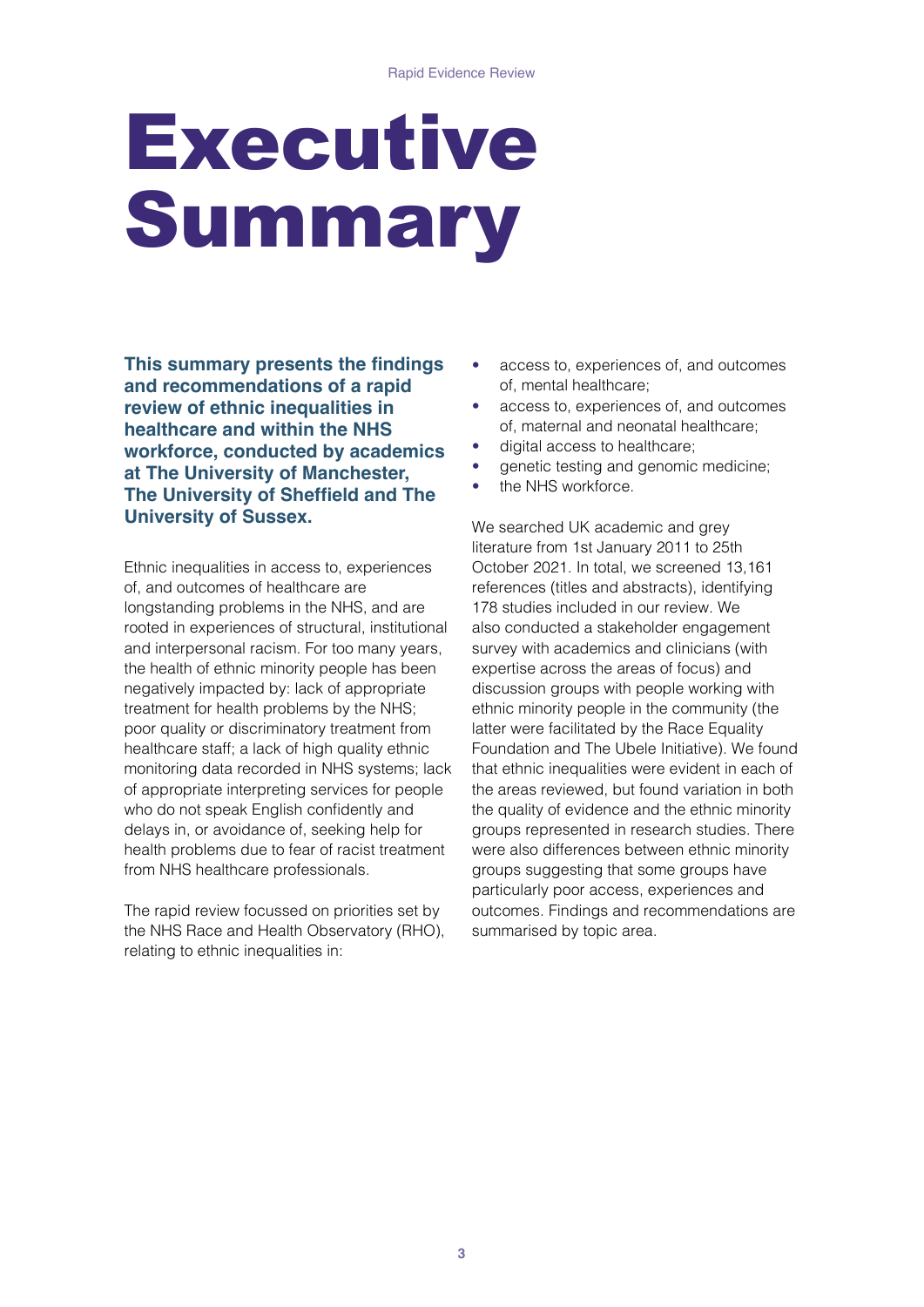## Ethnic Inequalities in Mental Health Services

#### **Main Findings**

The review found evidence to suggest clear barriers to seeking help for mental health problems rooted in a distrust of both primary care and mental health care providers, as well as a fear of being discriminated against in healthcare. The review found this to be the case for many ethnic minority groups but with less evidence about the experiences of Roma, Gypsy and Irish Traveller and Chinese groups, although evidence from our stakeholder engagement groups suggests that these groups may also be reluctant to seek help from services that they do not trust. Evidence from qualitative research suggests that the lack of appropriate interpreting services acted as a deterrent to seeking help.

Ethnic minority groups experienced clear inequalities in access to Improving Access to Psychological Therapies (IAPT); overall, ethnic minority groups were less likely to refer themselves to IAPT and less likely to be referred by their GPs, compared with White British people. Evidence was identified for inequalities in the receipt of cognitive behavioural therapy (CBT) with ethnic minority people with psychosis less likely to be referred for CBT, and less likely to attend as many sessions as their White counterparts. The evidence on ethnic differences in community services was less clear-cut, with some evidence to suggest differences in services such as Assertive Outreach and the use of crisis teams but no evidence for ethnic differences in engagement with home treatment teams. The review provided strong evidence of clear, very large and persisting ethnic inequalities in compulsory admission to psychiatric wards, particularly affecting Black groups, but also Mixed Black & White groups and South Asian groups. There was also evidence of harsher treatment for Black groups in inpatients wards, e.g., more likely to be restrained in the prone position or put into seclusion.

Evidence from the review affirms that some inequalities present for adult populations were replicated in younger populations. Parents reported their children facing the same barriers to accessing services as reported for adult mental health services. Two studies of young Black men showed that they were deterred from seeking help by their knowledge of injustices in mental health services relating to Black Caribbean and Black African populations. Two large national studies found that ethnic minority children were more likely to be referred to CAMHS via social services, education or criminal justice pathways. This was particularly stark for Black children who were 10 times more likely to be referred to CAMHS via social services (rather than through the GP) relative to White British children.

Overall, the review found few national datasets with sufficiently high quality ethnic monitoring data to allow for robust analysis to investigate ethnic inequalities. Many recent reports from NHS Digital (on IAPT, for example) did not report differences in referral rates by ethnic group. National community survey datasets to allow population level analysis were also lacking. Similarly, many of the studies in this review that used clinical data focused on South London (particularly South London and Maudsley NHS Trust) where the linkage of data from clinical systems is more advanced.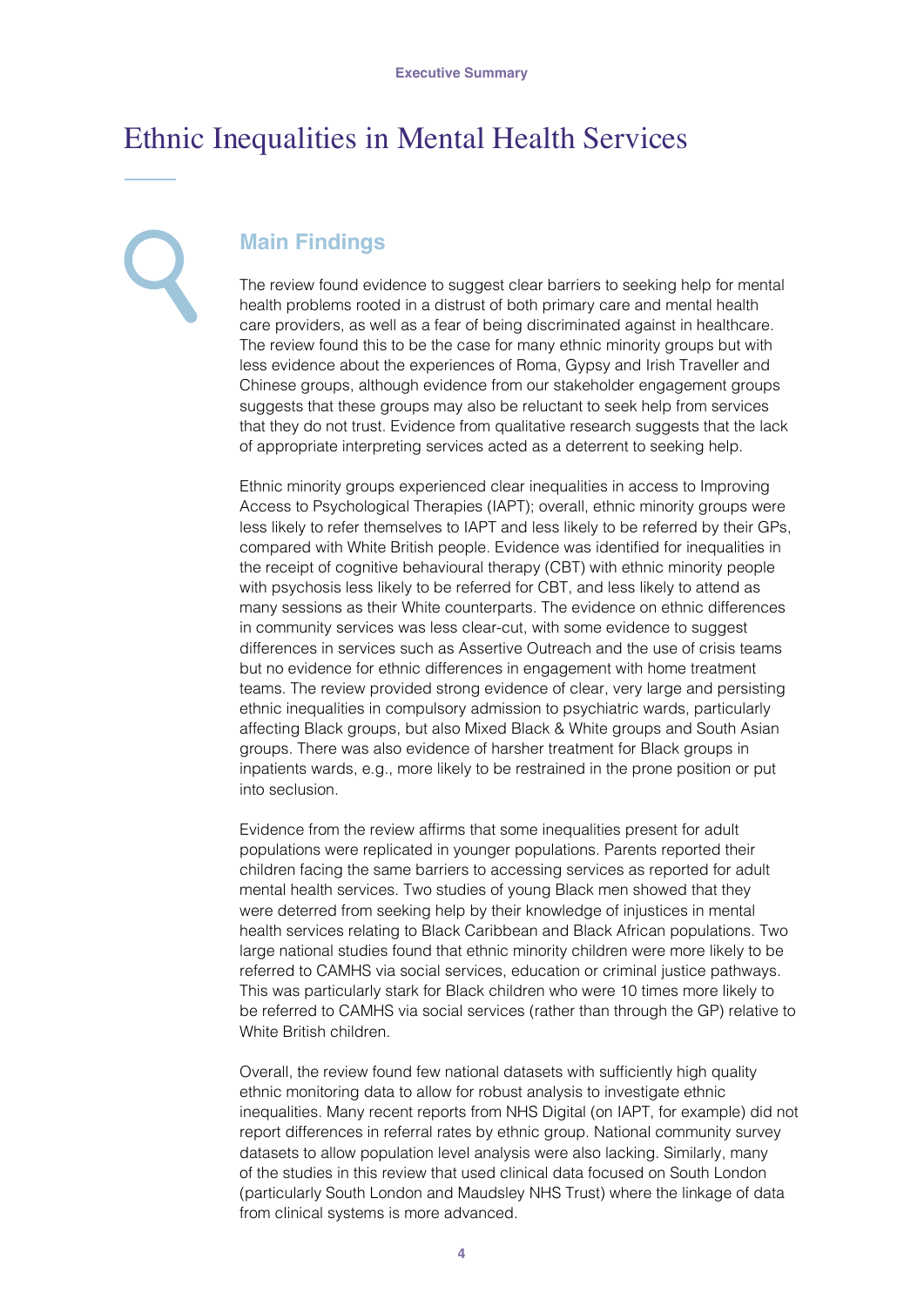

#### **Recommendations for Research**

- Conduct primary research on the direct and indirect impacts of racial discrimination by NHS staff and institutional processes on access to, experiences of, and outcomes of mental health services.
- Establish repeated cross-sectional national community survey datasets of psychiatric morbidity and service use to provide high quality national data on the ethnic minority people's attitudes to, and experiences of, using mental health services.
- Conduct a process and outcome review of interventions to address ethnic inequalities in both the NHS and VCSE organisations to establish 'what works', why and for whom. This should extend beyond simply reviewing studies that test the effectiveness of 'culturally appropriate/adapted therapy interventions' (where there is already a review) to consider systemic changes across levels of psychiatric care.

#### **Recommendations for Practice & Policy**

- Enforce statutory guidelines on inclusion of national ethnic monitoring data in all NHS mental health clinical data that allows robust statistical Trust-level, regional and national analysis (including data linkage between clinical datasets) to establish where the inequalities are, and for which ethnic groups. This recommendation will require a dedicated drive by NHS England and NHS Digital to emphasise the importance of collecting and reporting these data, as well as providing the infrastructure to collect, analyse and interpret them. An online learning module on recording ethnicity data on the Health Education England, or equivalent, website should be made accessible to all NHS staff, to ensure staff are trained in routine collection of ethnicity data.
- Establish relationships between ethnic minority VCSE organisations and NHS provider services in order to provide the high quality services for ethnic minority patients. NHS England and NHS Trusts need to work with partners across public service, the voluntary sector and community organisations in order to demonstrate commitment to tackling racial inequality in mental health services.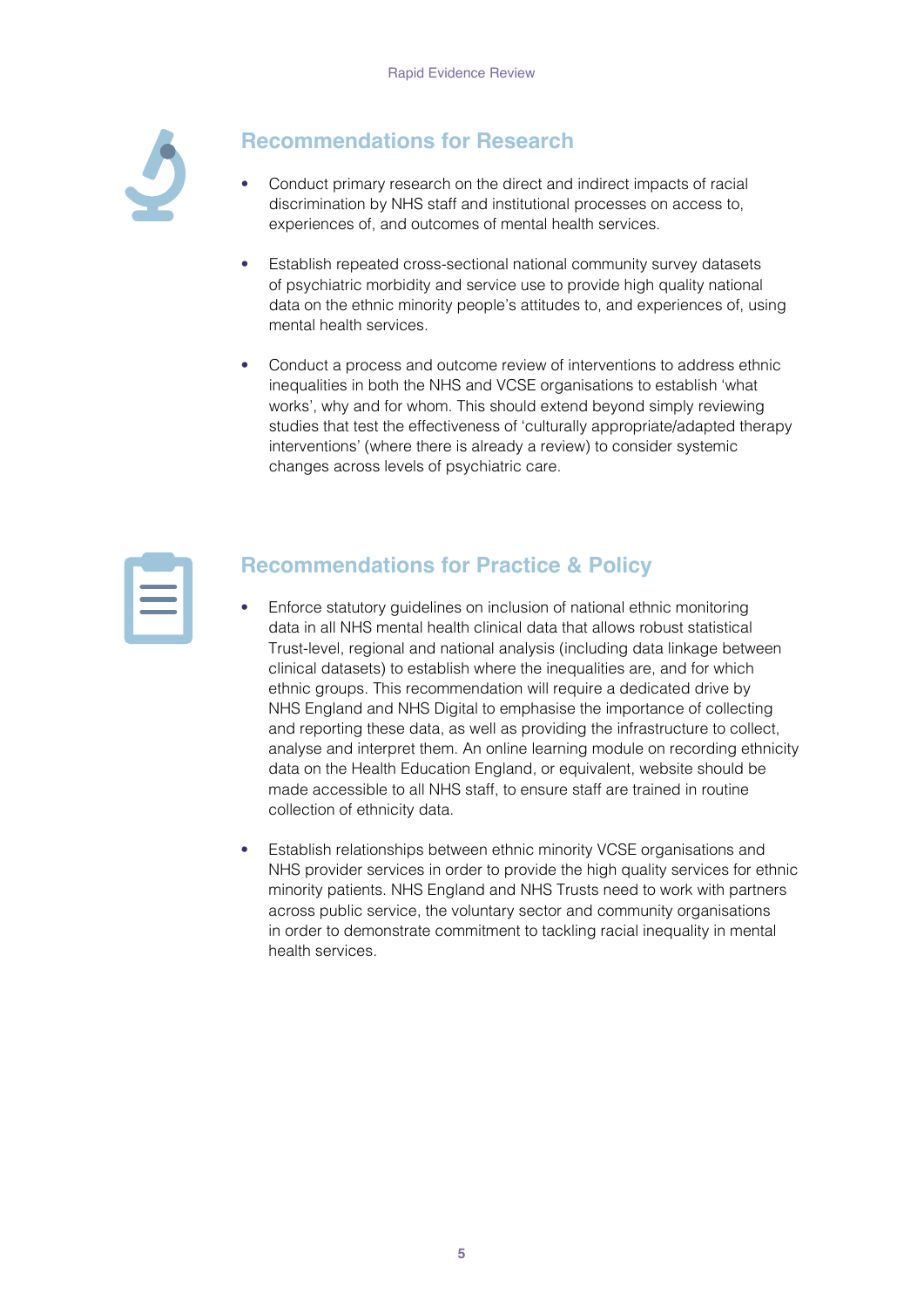### Ethnic Inequalities in Maternal and Neonatal Healthcare

#### **Main Findings**

The review suggested the central importance of women's relationships with care-providers, particularly midwives and heath visitors, during pregnancy and beyond. And, while some positive relationships, particularly with some midwives, are documented, the evidence suggests that this is far from the norm. Poor communication between women and providers was a prevalent theme. For women without English language skills, the lack of accessible and high quality interpreting services seems to be a common issue. But communication can also be compromised for British-born ethnic minority women, and migrant women who can speak English. A lack of trust, insensitive behaviour, lack of active listening by providers, and failure to bridge cultural differences, can also impact negatively on communication for these women.

A consistent theme was women's experiences of negative interactions, stereotyping, disrespect, discrimination and cultural insensitivity. System-level factors, as well as the attitudes, knowledge and behaviours of healthcare staff, contribute to some ethnic minority women feeling 'othered', unwelcome, and poorly cared-for. These factors appear to undermine trust and feed fear, which in turn are described as resulting in poorer access to, and engagement with, services. Immigrant women may face particular issues in navigating unfamiliar services and accommodating NHS healthcare information and practices alongside their own and their families' ideas of what is appropriate.

Quantitative data on ethnic inequalities in access to, and receipt of, particular NHS services or treatments, such as timely antenatal booking appointments, Caesarean delivery, or breastfeeding support, is patchy and inconsistent. Qualitative studies reported that ethnic minority women feel underserved by community-based services that could offer support to pregnant women and new parents. Studies highlighted the intersection of additional aspects of social disadvantage with minoritised ethnic identities that can further compromise women's access to, and positive experiences of, maternity care. Groups of women of particular concern include Roma, Gypsy and Traveller women, those seeking asylum or with recent refugee status, those with mental health conditions, and teenage women and young mothers.

We only identified one study that focused on ethnic inequalities in specific aspects of care of the newborn. This study showed that Asian babies were overrepresented in admissions to neonatal units for jaundice.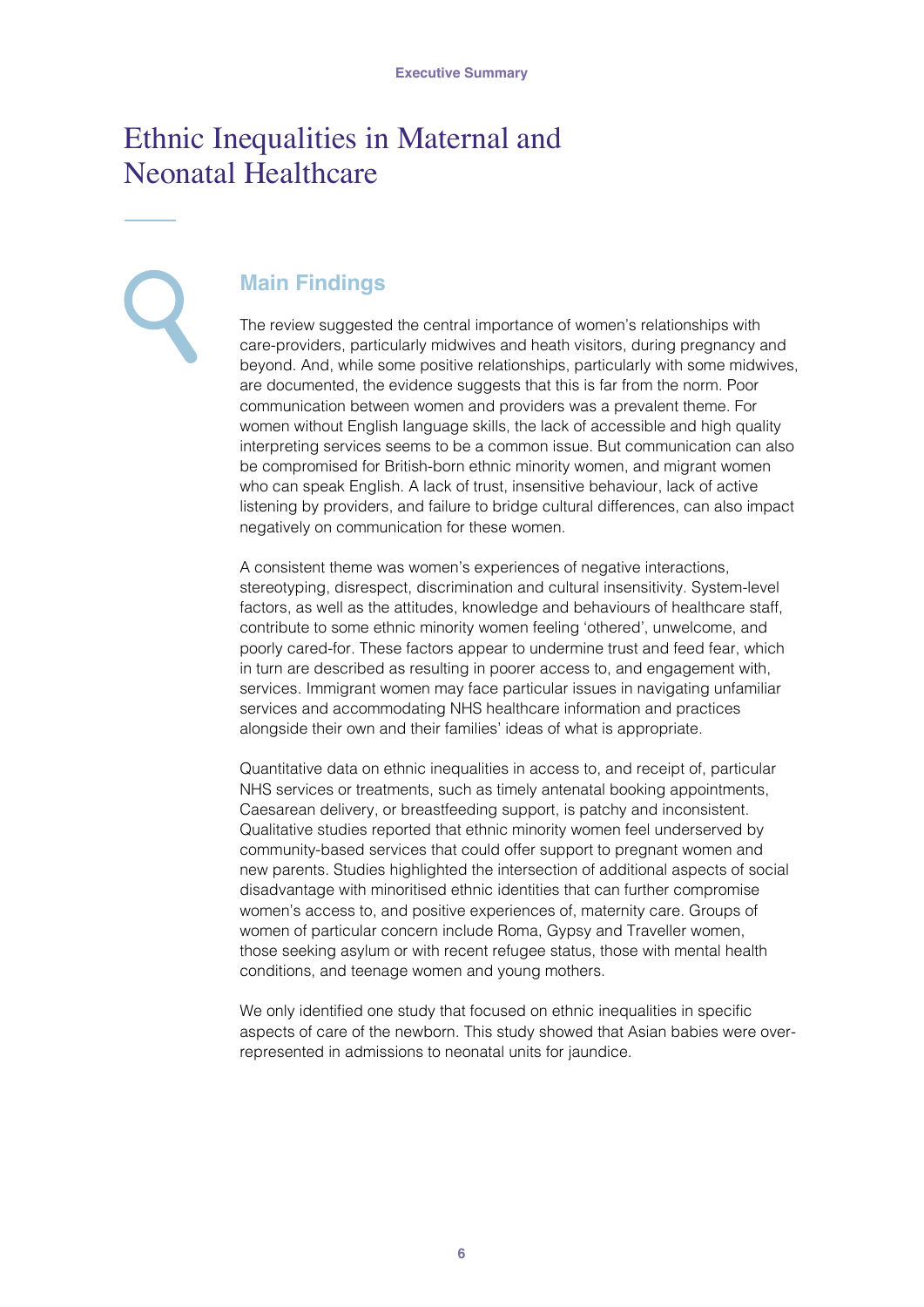

#### **Recommendations for Research**

- Sophisticated quantitative analyses are needed in order to describe and understand patterns of maternity care and outcomes across a wider range of ethnic groups, as well as intersectional inequalities and spatial and temporal trends. Research is particularly needed to identify inequalities in care that contribute to differential perinatal and infant outcomes by ethnicity.
- Complementary research that engages closely with women and families to foreground their perspectives and experiences, especially for those in very vulnerable circumstances, is also needed. Stakeholders called for coproduced research to develop interventions and make services appropriate to the needs and priorities of under-served groups.
- Mixed method and theory-informed research is needed to completely understand the ways in which healthcare providers and patients develop their understandings of one another and how positive relationships between healthcare providers and ethnic minority women can be achieved consistently. There is a need to interrogate the complexity of racialisation processes and how these are inflected by other markers of social status and difference alongside ethnicity. This work should include attention to understanding the institutional and system-level factors – structures, procedures and cultures – that undermine good quality care and how these can be recognised, resisted and transformed.

#### **Recommendations for Practice & Policy**

- Data linkage is required across routine NHS maternity and neonatal datasets to allow analyses of patient journeys and outcomes, across mothers and their babies, and across service areas. Work is needed to ensure recording of ethnicity is complete and accurate. There is also a need to develop systems for the routine collection of data relating to key mechanisms and exposures, particularly experiences of racism and discrimination.
- Renewed and serious efforts are needed to ensure ready access to high quality interpreting services and translated and audio format health promotion materials.
- There needs to be a serious commitment from NHS England and NHS Improvement to tackle racist attitudes and behaviours among healthcare staff, and address structural dimensions of NHS systems that discriminate against ethnic minority women and their babies.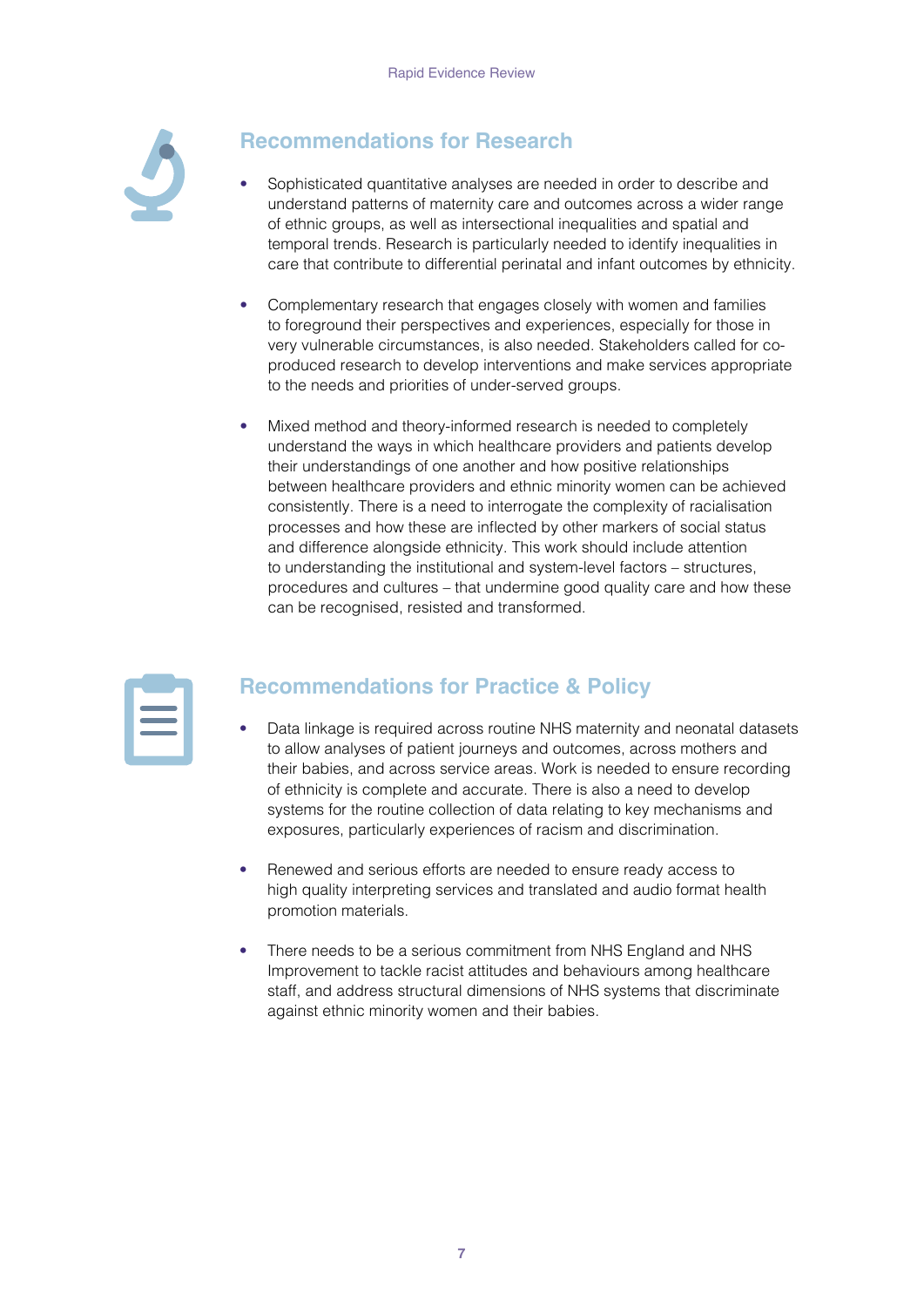## Ethnic Inequalities in Digital Inclusion and Access to Health Services

#### **Main Findings**

There were very few documented ethnic differences in attitudes towards using digital health apps; ethnic minority and White participants were generally equally comfortable using these apps, but with some evidence that ethnic minority participants might use apps less frequently. The studies indicated how this may, to some extent, be borne out of mistrust of intended uses of data by government agencies. There was also evidence to suggest particular issues affecting older ethnic minority people due to a lack of access to digital devices, a lack of digital literacy or due to digital applications not being made available in languages other than English. There were some ethnic differences in the use of NHS telephone services with lower use of NHS Direct services by most ethnic minority groups compared to the White British group. There was evidence of ethnic inequality in referral to urgent and emergency care services by NHS Direct for Bangladeshi people, particularly for those living in deprived areas, but there were no inequalities found for other ethnic minority groups. There was also evidence to suggest that, compared with their White counterparts, ethnic minority people were less satisfied with telephone triage systems in GP surgeries, were less likely to use online services for STI testing and were less likely to have used electronic health records to check their diabetes results.



#### **Recommendations for Research**

- A systematic review of ethnic inequalities in access to, experiences of, and outcomes of digital healthcare (using a broad definition to include remote and digital appointments, the use of healthcare apps) is required to ascertain the extent of evidence in the field. The recommended review could be extended to cover the rollout of other digital services (in the public and private sector) to obtain evidence that the NHS could incorporate.
- Research in this area should ensure that the ethnic categories employed are disaggregated as far as possible so that the experiences of different ethnic groups can be identified, as suggested by our stakeholder input. Further, where possible, there should be a specific breakdown of results by age, as our review indicated that ethnic minority older people particularly, may find digital healthcare inaccessible.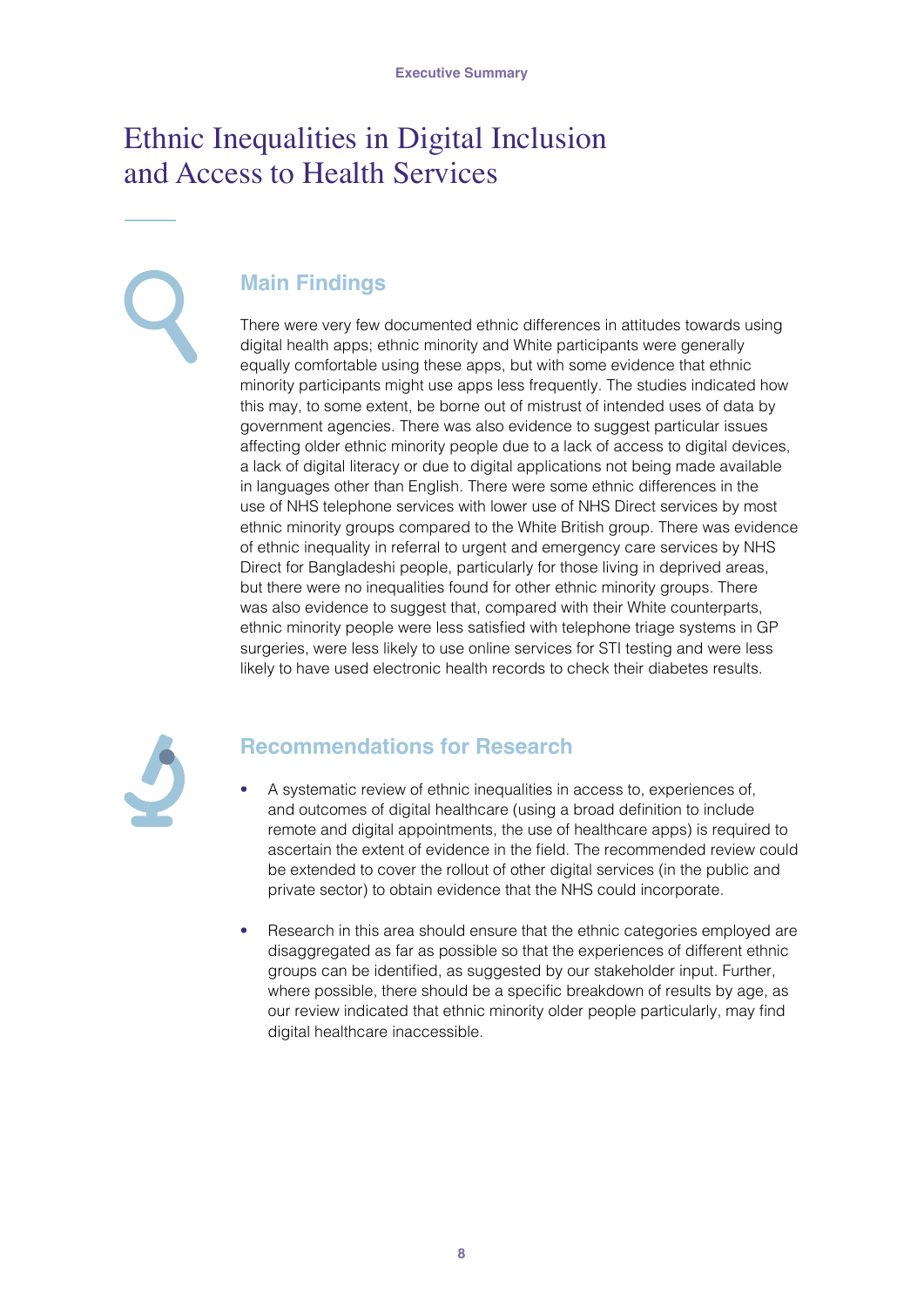#### **Recommendations for Practice & Policy**

- There needs to be digital literacy support (perhaps in the form of community digital hubs) for those who struggle with basic digital access. This should be in various mediums and languages taking into account different styles of learning and understanding. For example, health services could use audio and video messages in local public places and spaces, for a targeted approach, as well as using WhatsApp video and audio messaging to communicate directly with patients. Options to receive digital devices should be offered to patients where needed.
- Undertake thorough evaluations of projects funded under the Adoption Fund by NHS X which are making use of digital technologies for patient care. For example, Cambridgeshire and Peterborough Integrated Care Service (ICS) are undertaking Empowering Digital Access in Maternity Services (EDAMS) to identify what the main barriers and blockers are to accessing digital services within the maternity pathway, and North West London CCG are undertaking a comprehensive review on patients receiving or needing community or mental health treatment to understand the scale of digital exclusion across North West London.
- NHS England should make mandatory equality assessments which are recommended under the Public Sector Equality Duty (PSED) for any services moving from in person to digital appointments in order to assess the extent to which ethnic minority groups would be affected by such a move.

# Ethnic Inequalities in Genetic Testing and Genomic Medicine Studies

#### **Main Findings**

The review found some evidence of ethnic inequalities in attitudes towards accessing, and access to, genetic services, but some of the qualitative and quantitative studies were of low quality, and did not adequately report differences for each ethnic group represented in the studies. Most of the information on genetic services was around antenatal screening and testing. There was relatively little information on experiences of genetic counselling.

The review found that ethnic minority people are not well represented in large genomic wide association (GWA) studies, although there are smaller local studies that have much larger proportions of ethnic minority participants. Results from large survey datasets showed that older ethnic minority people were less likely to donate DNA in studies where they were already participants; but it is possible that attitudes and behaviours of younger ethnic minority people towards participation in genomic studies may differ. However, Skyers' study of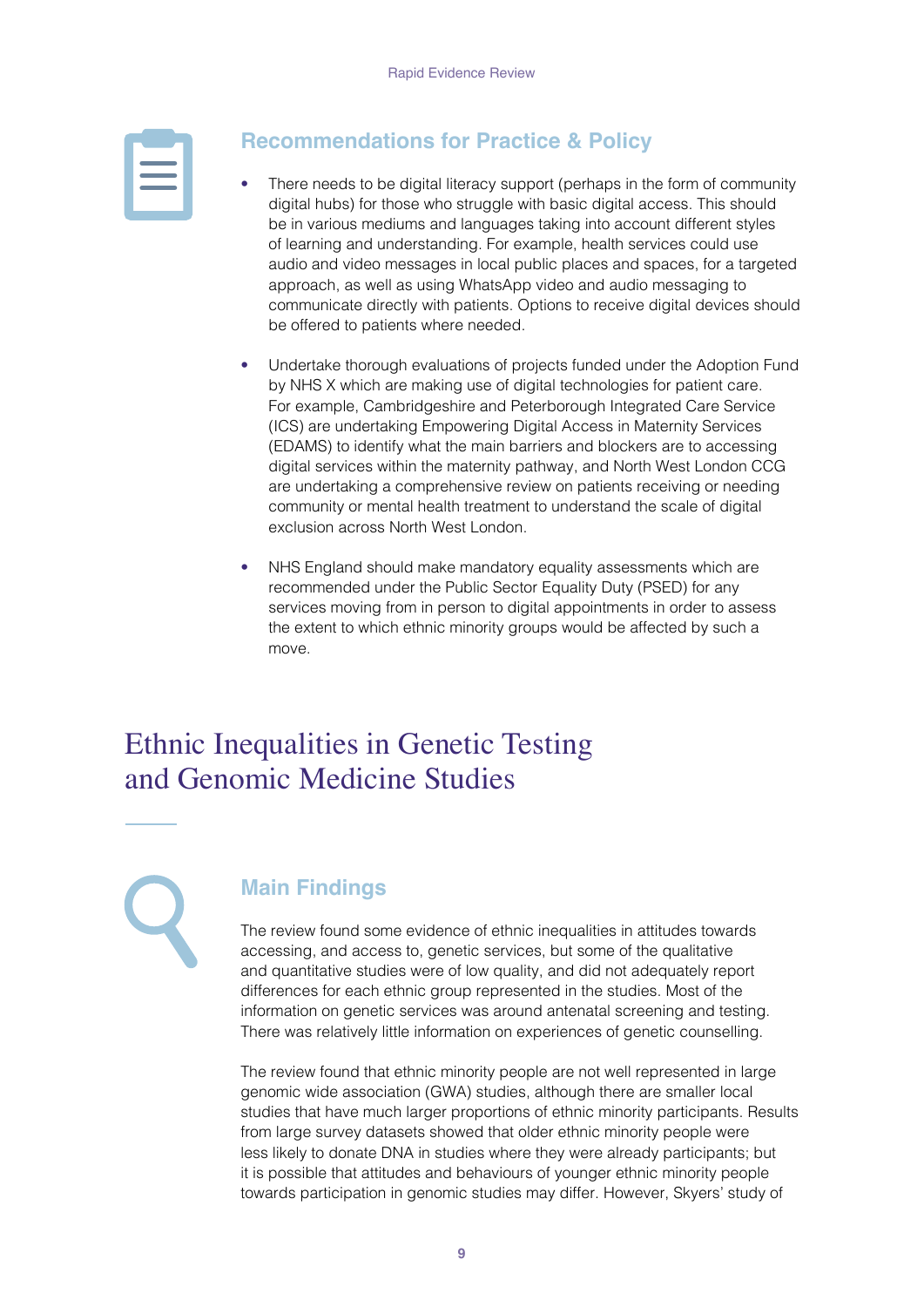Black African and Black Caribbean people towards participation in the 100,000 Genomes Project suggests that apprehension about participation may also be present for younger Black people.

There was a lack of basic reporting of sample sizes and which data sources had been used in some GWA studies, and many GWA studies only used 'European ancestry' participants in their analysis, making it impossible to investigate the role of ethnicity. However, the review found that developing polygenic risk score (PRS) in multiethnic cohorts may give greater predictive power within and across ethnic groups, suggesting that the expansion of research beyond European ancestry cohorts will be very valuable. The review did not identify any studies that were using precision medicine in clinical practice.



#### **Recommendations for Research**

- Research is required to understand at what points in the care and referral pathway in genetic testing and counselling services, ethnic inequalities are apparent, and what the nature of these inequalities are. Particularly, quantitative and qualitative research is required to understand ethnic minority patients' experiences of genetic counselling. Many identified studies were concerned with antenatal screening and testing with very little research evidence on ethnic inequalities in access to other genetic services and technologies.
- Ensure research studies of ethnic minority groups are designed to address gaps in knowledge and to inform service provision and ensure a range of ethnic minority groups are represented. This should particularly be actioned by large funders of health research such as NHS organisations, UK Research Innovation (UKRI), National Institute of Health Research (NIHR) and The Wellcome Trust. Our review found that there was a substantial proportion of studies that focussed on Pakistani populations but none that focussed on for example, Gypsy, Roma or Irish Traveller groups despite previous evidence that these groups are particularly disadvantaged in access to health care.
- Increase the ethnic diversity of genomic studies. This is imperative if these studies are to be used in the future for personalised or precision medicine. Current initiatives by Genomics England, such as the Diverse Data Initiative are likely to benefit from using recruitment methods designed and run in partnership with the voluntary, community and social enterprise (VCSE) sector and via community settings, many of which have already established trust in ethnic minority populations.
- Genomics England should develop a scientific framework within which to conduct genomic studies that includes clear reporting on samples used, and consensus descriptions of ethnic and ancestral groups.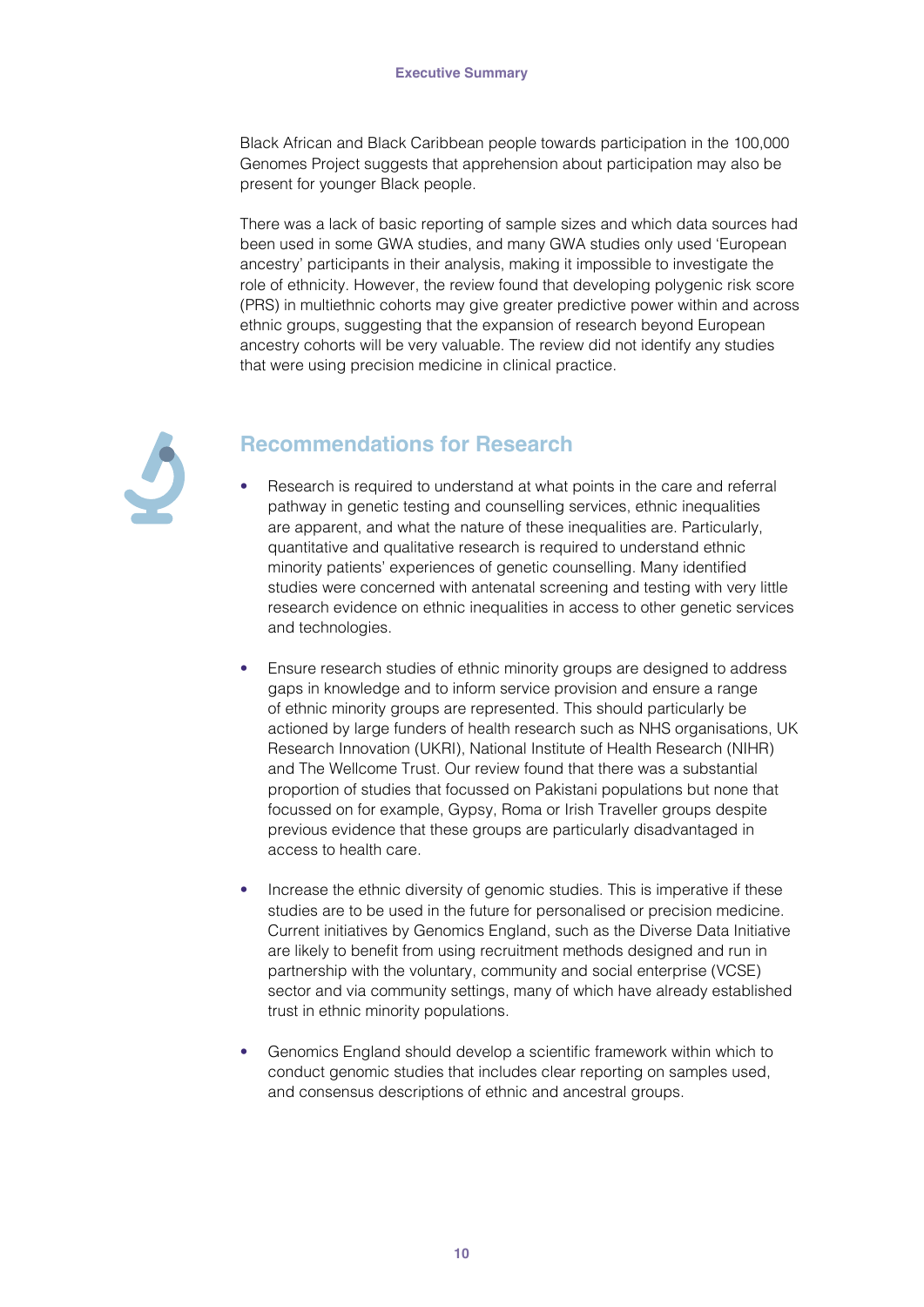#### **Recommendations for Practice & Policy**

• For ethnic minority people who do not speak English, interpreters must be provided at the main points at which routine genetic screening and possible referral to genetic counselling and testing are likely to be discussed, in particular for phone appointments, GP consultations, and maternity contacts.

## Ethnic Inequalities in the NHS Workforce

#### **Main Findings**

The review found evidence of ethnic inequalities across a range of professions and settings in the NHS. Two large studies showed that Covid-19 infection was higher in ethnic minority staff in the NHS, particularly for Black and Asian staff. There was also evidence to suggest that the Covid-19 pandemic has disproportionately affected ethnic minority healthcare workers' working environment, in terms of access to adequate PPE and the greater negative effect of the pandemic on ethnic minority staff mental health.

The review found evidence of NHS ethnic minority staff enduring racist abuse from other staff and patients and this was particularly stark for Black groups. Most of the qualitative studies on experiences of racist abuse in the NHS workforce have been undertaken with nurses (and particularly Black African nurses or those that have been internationally recruited), indicating a lack of research on the experiences of other ethnic minority groups working in the NHS.

The review found limited and mixed evidence on ethnic inequalities in NHS staff mental health and wellbeing. Notably, there was very limited evidence connecting the racist experiences endured by staff and their mental health, wellbeing and likelihood of burnout, and indeed other health outcomes. The studies on career progression were largely qualitative and conducted mainly with women; these studies showed how racism played out in the workplace to hamper ethnic minority staff's career progression and professional development. There was also evidence for an ethnic pay gap in most staff sectors in the NHS and which was evident for Black, Asian, Mixed and Other groups, but less so for Chinese groups.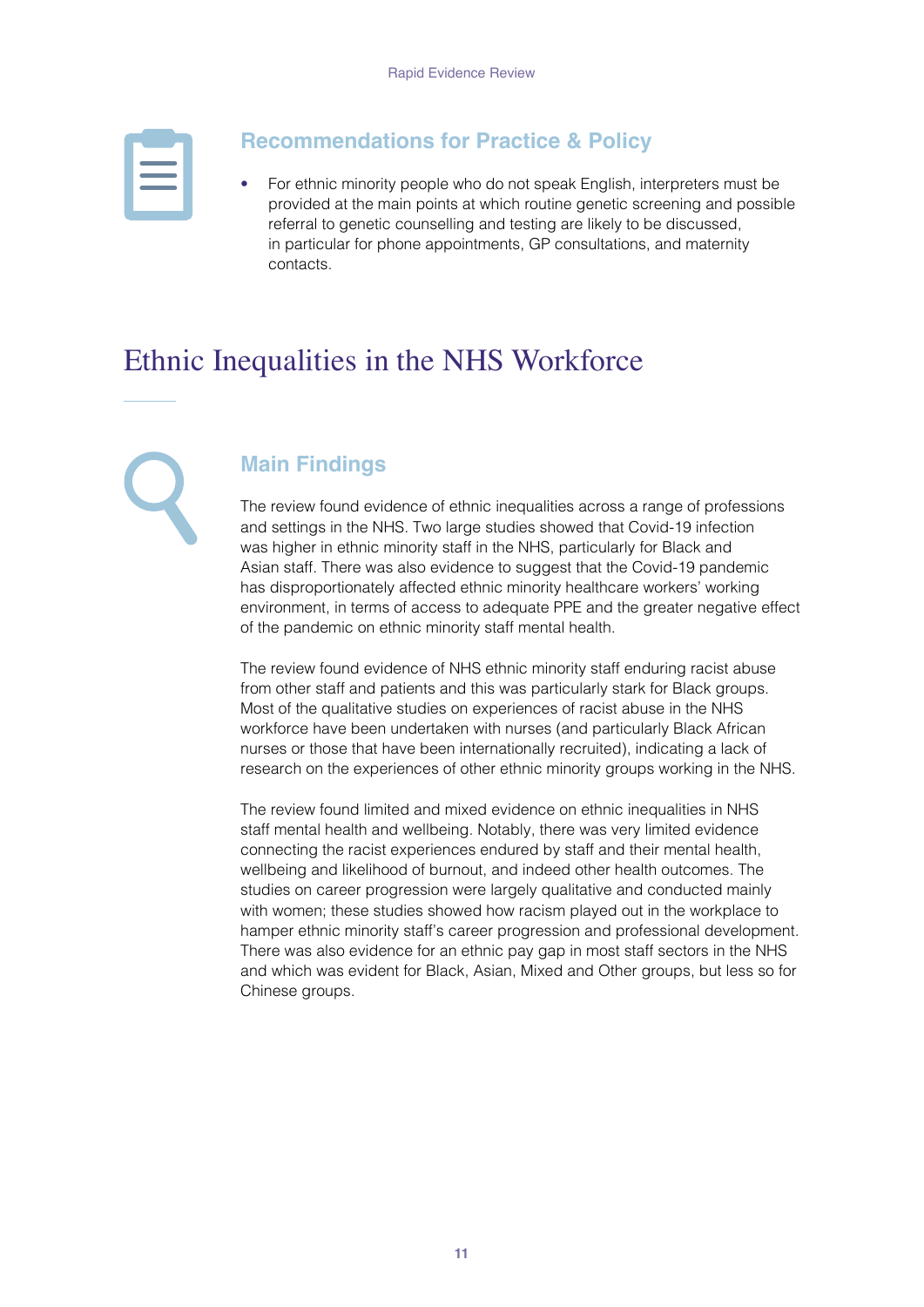

#### **Recommendations for Research**

- Conduct a systematic review of racist experiences in the workforce to see for which specific professions and settings there is evidence of racial abuse.
- Conduct a systematic review (of global literature) of what interventions work to improve racial inequality in large institutions. The review should be theorydriven, using a conceptual model which centres institutional racism. Reviews have been completed on a smaller scale already and there are examples of smaller scale initiatives, but there would be considerable added value of bringing these together with findings from international settings.
- Research needs to investigate how experiences of institutional, structural and interpersonal racism impact on both the mental health and career outcomes of NHS ethnic minority staff. Most of the evidence in our review treated mental health outcomes (broadly defined) and career progression as separate but the two are likely to be interlinked.

#### **Recommendations for Practice & Policy**

- National datasets such as WRES need to ensure that all NHS staff in all sectors, including casually employed staff and those working in subcontracted services, are represented in order to present a comprehensive and accurate picture of workplace inequalities facing ethnic minority staff within the NHS.
- NHS England and NHS Improvement should review recruitment and staff development procedures to understand where the greatest barriers to ethnic minority staff's progression (promotion, career development, pay) lie.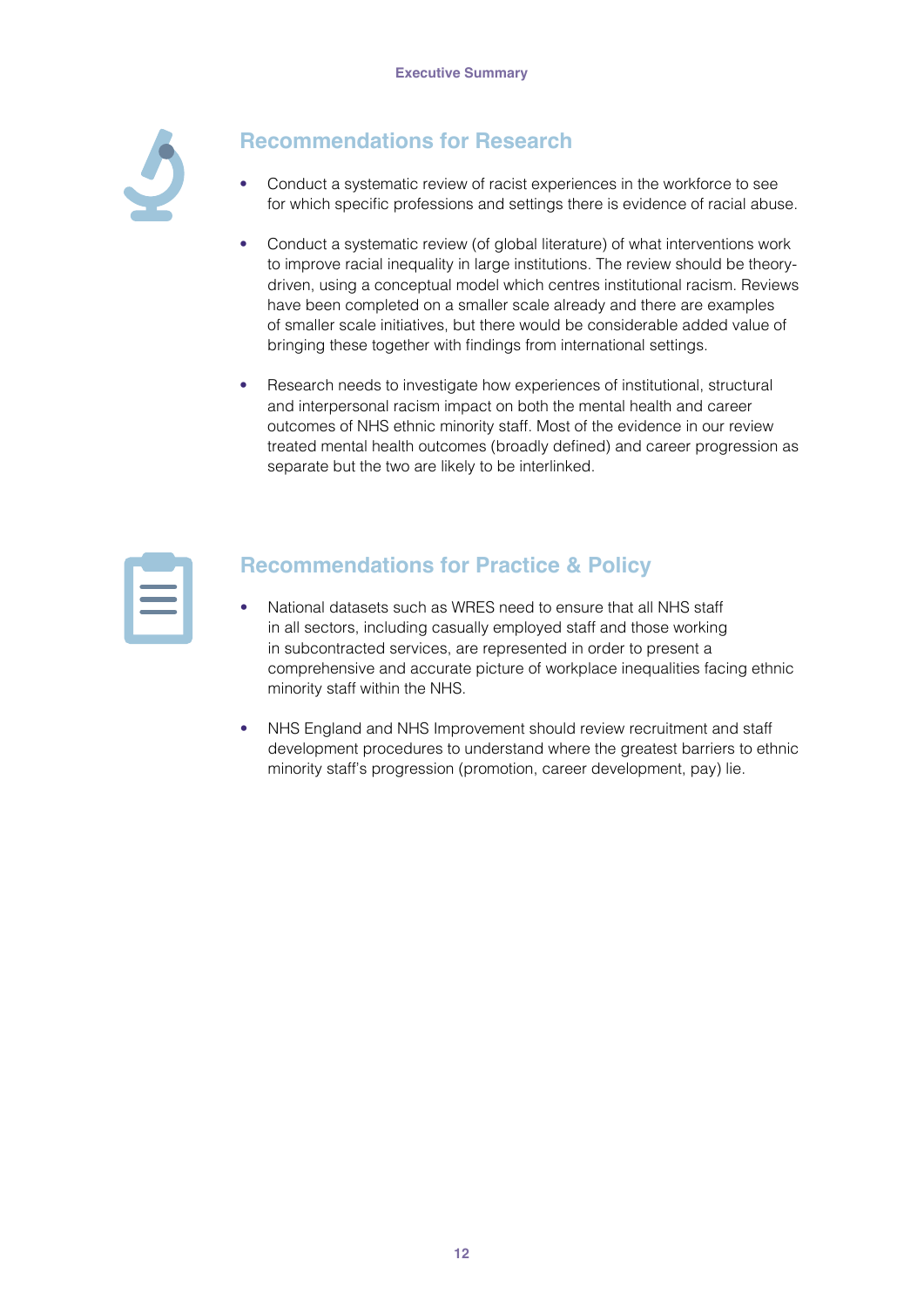## **Conclusions**

The review found that there were widespread ethnic inequalities in the areas reviewed, although some of the evidence that was reviewed was poor quality and for some ethic minority groups there was no research conducted on their experiences. There are five major areas where NHS England, NHS Improvement and NHS Digital should take critical action to improve access, experiences and outcomes for ethnic minority groups.

- **Enforce Guidelines on Ethnic Monitoring Data:** Ensure that patients' ethnicity is (1) recorded and (2) recorded accurately (i.e., self-reported ethnicity) in all interactions with NHS staff. Our review found that research studies using clinical data often had substantial amounts of missing ethnicity data.
- **Produce better NHS Statistics:** NHS Digital should provide national NHS statistics on service use by ethnic group, age and gender (at a minimum) and allow for clinical data to be linked across datasets in order to improve the monitoring of clinical outcomes for ethnic minority populations and to enhance the quality of research that can be undertaken with ethnic minority populations.
- **Invest in Interpreter Services:** Greater resource needs to be allocated to the provision of interpreters in NHS Trusts; we found that high quality interpreters were not being provided in mental healthcare, in GP surgeries and at various points along the maternal health care pathway. Interpreter services need to be readily available for in person, telephone and digital appointments.
- **Work to build trust with ethnic minority groups and key VCSE organisations:**

Produce and implement a plan of work to build trust with ethnic minority groups and voluntary, community and social enterprise (VCSE) organisations that work with ethnic minority populations. Our review found that some ethnic minority people delayed or avoided help seeking for health problems due to past experiences of racist treatment by healthcare professionals or due to similar experiences of their friends and family. Improving ethnic minority people's trust in NHS services will, subsequently, improve health outcomes through increased access to these services.

• **Invest in research to understand the impact of racism on healthcare:**  Finally, greater investment in research understanding the mechanisms that underpin and drive ethnic inequalities in healthcare is imperative if the mechanisms and systems that give rise to ethnic inequalities are to be disrupted.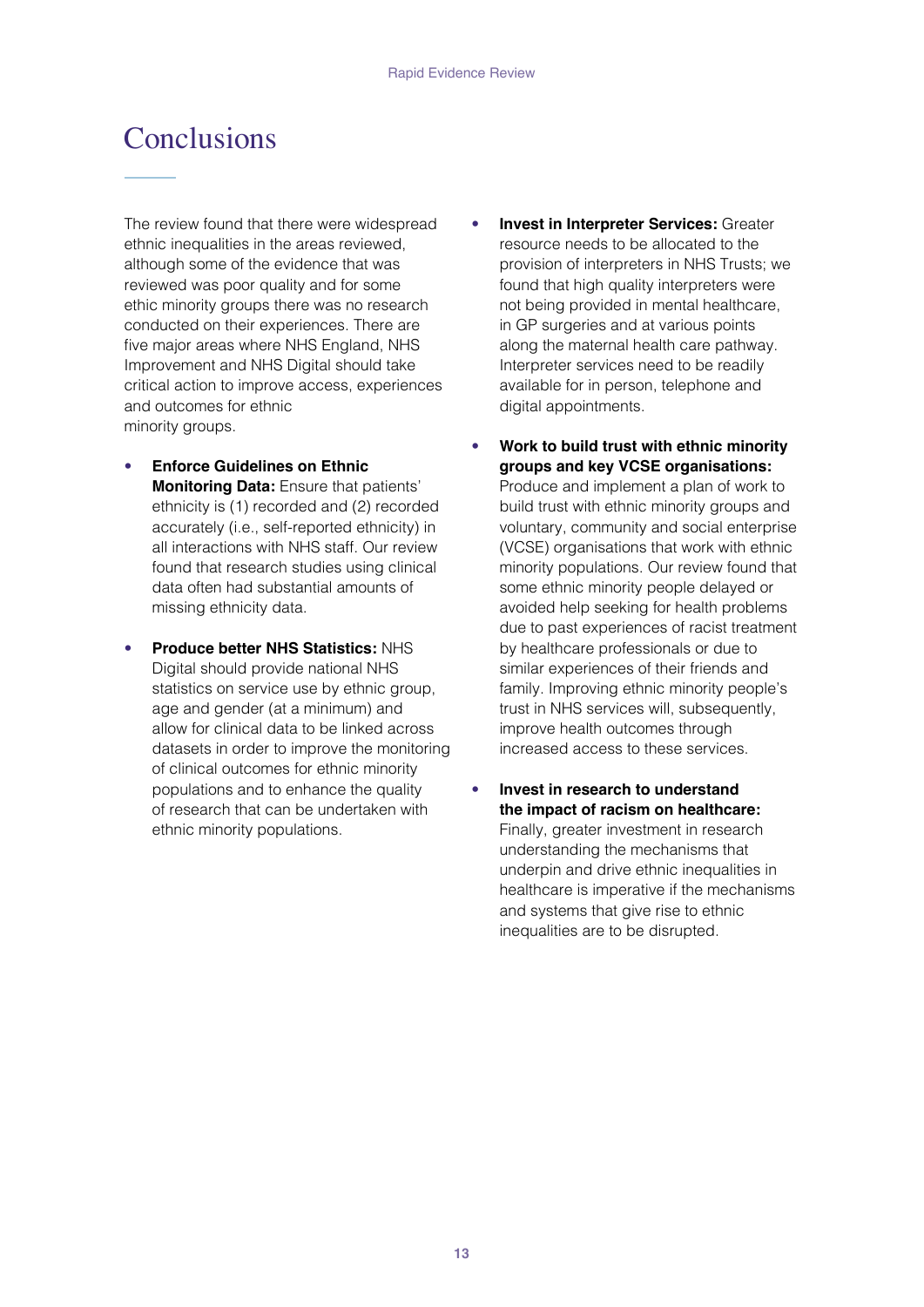# Acknowledgements

**We would like to thank the stakeholders for their time in taking part in our stakeholder survey and stakeholder engagement groups. A list of stakeholders who agreed to be named are listed below.** 

**We would also like to thank Race Equality Foundation (Tracey Bignall, Jes Phillips and Jabeer Butt) and The Ubele Initiative (Karl Murray and Yansie Rolston) for partnering with us on this rapid review and conducting the stakeholder groups.** 

# Academic and Clinician Stakeholders

- **Prof Karl Atkin, Professor of Sociology,** *The University of York*
- **Andy Bell,** Deputy Chief Executive, *Centre for Mental Health*
- **Yvonne Coghill,** Director, *Excellence in Action and member of the NHS Race & Health Observatory board*
- **Rakhi Chand,** PhD Student, Alliance Manchester Business School, *The University of Manchester*
- **Dr Jayati Das-Munshi,** Senior Lecturer in Social Epidemiology with King's College London and Honorary Consultant Psychiatrist with South London & Maudsley NHS Trust
- **Prof Dawn Edge, Professor of Mental** Health and Inclusivity, *University of Manchester*
- **Dr Mel Haith-Cooper,** Reader in Maternity and Migrant Health, *University of Bradford*
- **Prof Flis Henwood,** Professor of Social Informatics, *University of Brighton*
- **Dr Hanif Ismail,** Research Fellow, *University of Bradford*
- **Dr Adrian James,** President of the Royal College of Psychiatry and member of the NHS Race & Health Observatory board
- **Dr Saghira Malik Sharif,** Principal Genetic Counsellor, Yorkshire Regional Genetics Service, *Leeds Teaching Hospitals NHS Trust*
- **Dr Shuby Puthussery,** Senior Lecturer in Public Health, Director of the Maternal and Child Health Research Centre, *University of Bedfordshire*
- **Dr Shwetha Ramachandrappa,** Consultant Clinical Geneticist, *Guy's and St Thomas' Hospital*
- **Dr Tanvi Rai, Senior Researcher,** *University of Oxford*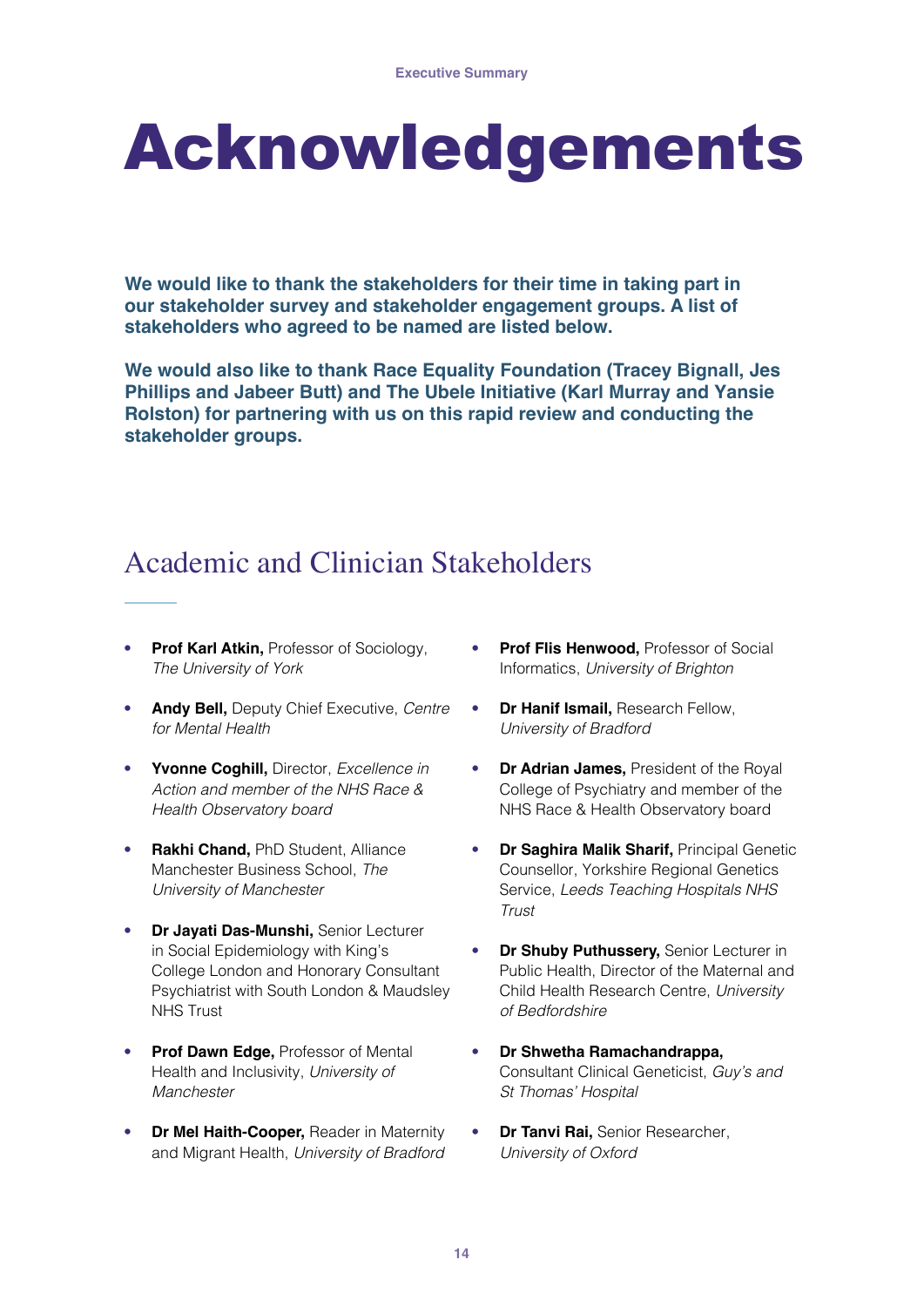- **Professor Gurch Randhawa,** Professor of Diversity in Public Health and Director of Institute for Health Research Institute, *University of Bedfordshire*
- **Prof Jane Sandall, Head of Midwifery and** Maternity Research, *NHS England and NHS Improvement*
- **Dr Andrew Smart,** Reader in Sociology, *Bath Spa University*
- **Dr Julie Vogt,** Consultant in Clinical Genetics, *Birmingham Women's and Children's NHS Foundation Trust*
- **Dr Ros Williams,** Lecturer in Digital Media & Society, The University of Sheffield
- **Jo Wright,** Consultant Midwife, *Walsall Healthcare Trust*

# Community Practitioner Stakeholders

- **Puja Patel,** Acacia Family Support
- **Jean Smith,** Nilaari
- **Zakira Takolia,** Nilaari
- **Lana Mareno,** Wellness Journey
- **Jazz Browne,** Nubian Life
- **Godefroid Seminega,** ASHA
- **Lydia Mugoyikazi,** ASHA
- **Tamba Musa,** ASHA
- **Iyamide Thomas,** Sickle Cell Society
- **Emma Bray,** Friends, Families & Travellers
- **Marie Claire Kofi,** Plasma of Hope
- **Kerry Leeson-Beevers**, Alström Syndrome UK
- **Haleemah Ahmed,** East and North Hertfordshire Trust
- **Priya Ahmed,** Teesside University, Middlesbrough
- **Naailah Rehman,** University Hospital Birmingham
- **Tashini Jones,** Efficacy EVA, Cambridge
- Participants from Cygnet Healthcare & Birmingham & Solihull Mental Health Foundation Trust and Perinatal Mental Health Team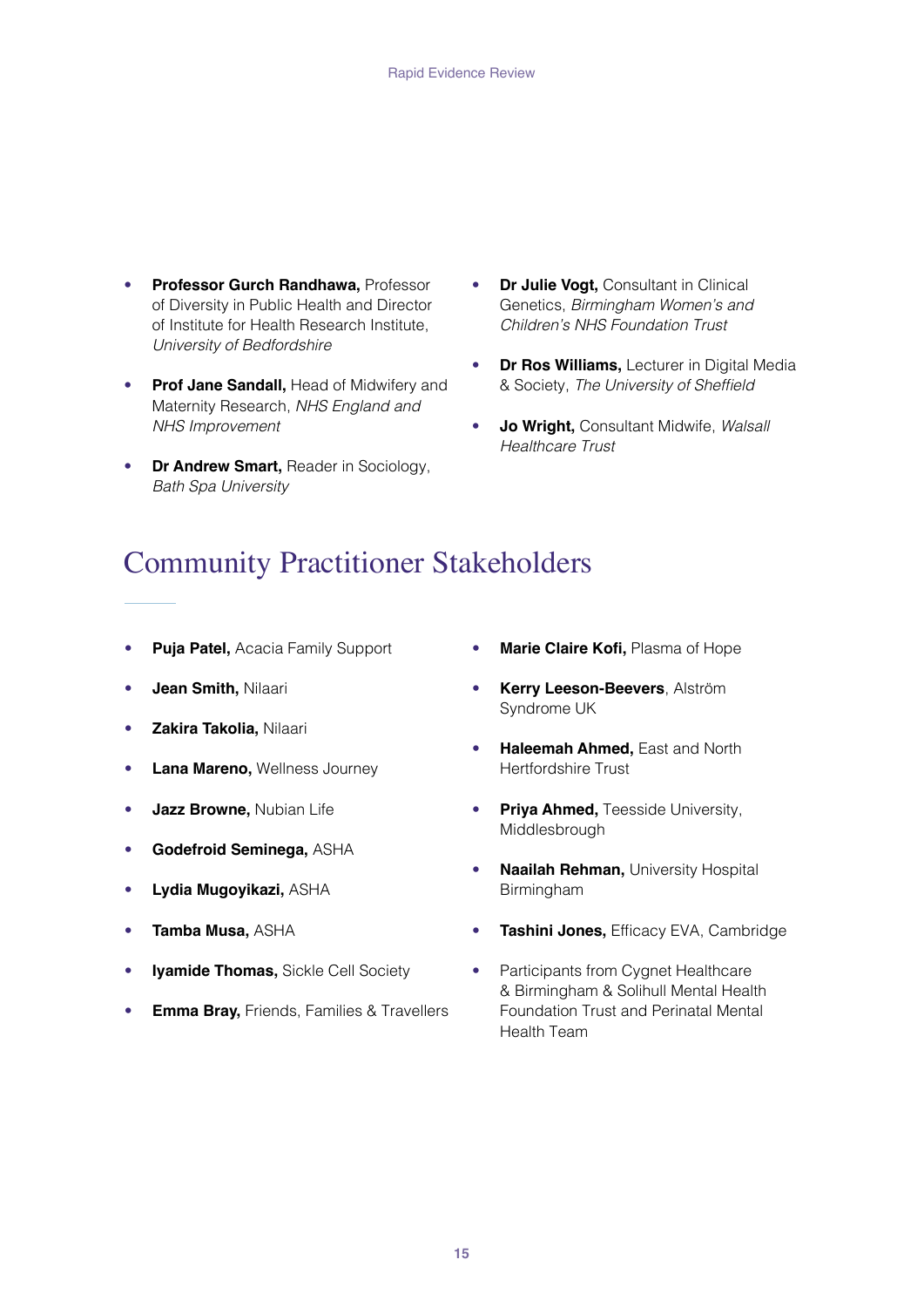# Our approach to language

Language has power, and the terminology we use when talking about race and ethnicity can have real world policy impact. At the Observatory, we are guided by five principles when talking and writing about race and ethnicity:

- We will always be specific where possible about the ethnic groups we are referring to, only using collective terminology where there is a legitimate need to do so.
- We will not use acronyms or initialisms such as BME or BAME.
- Where collective terminology is needed, we will always be guided by context, and will not adopt a blanket term. In the event that the context is not decisive, we will use collective terms such as 'Black and minority ethnic', 'ethnic minority', 'Black, Asian and minority ethnic' interchangeably. This is to reflect the fact that no one term is suitable to all of our stakeholders and to respect individual and community dignity.
- We will always be transparent about our approach to language.
- We will always be adaptable and remain open to changing our approach to language in the future.

Although this will always be our approach in our own writing, some of our research is commissioned and may directly quote pre-existing research that uses terms we otherwise would not use.

These principles were arrived at following a stakeholder consultation process carried out in Summer 2021. To find out more about it, visit our website at **[nhsrho.org/publications](https://www.nhsrho.org/publications/)**